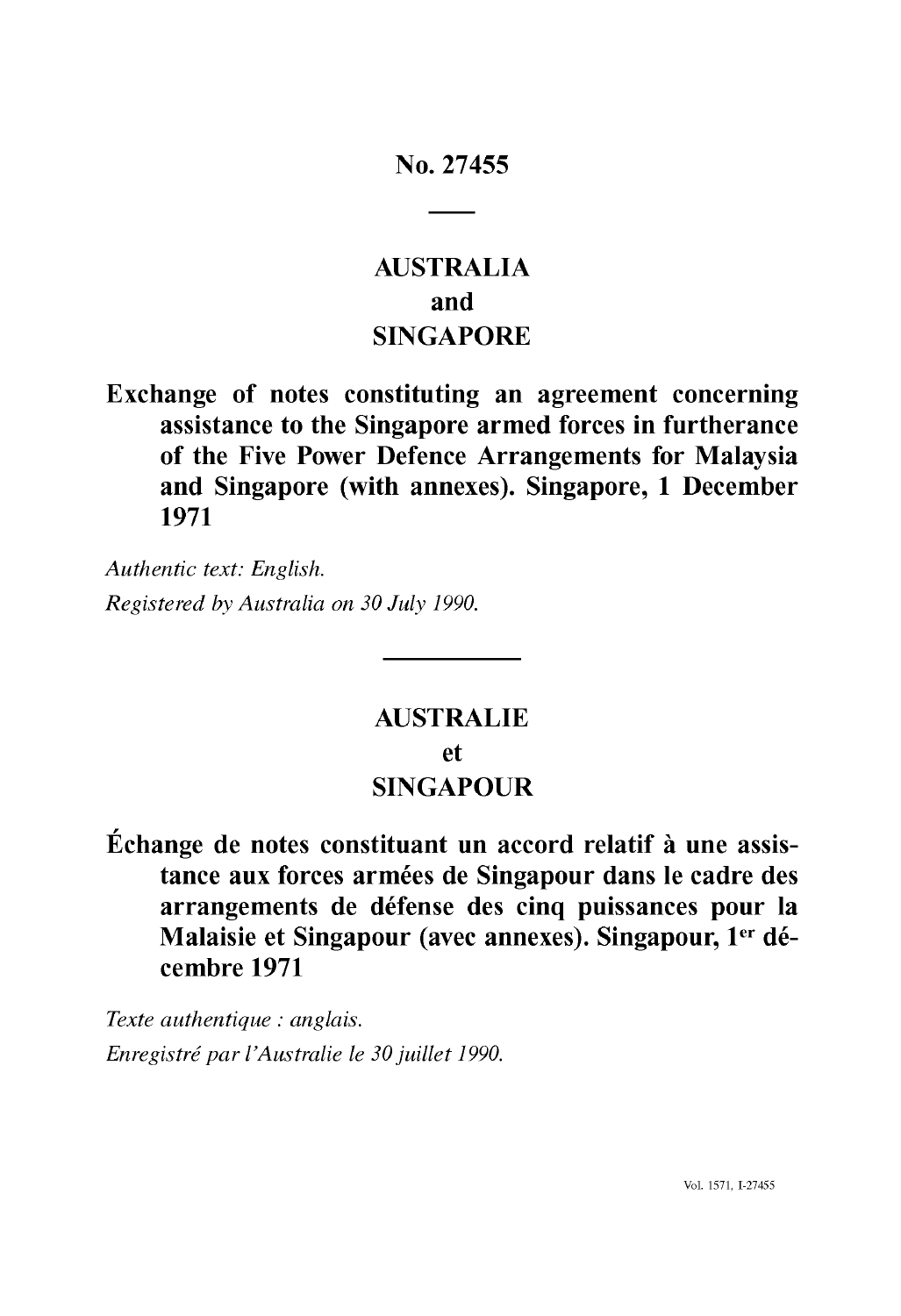EXCHANGE OF NOTES CONSTITUTING AN AGREEMENT1 BE TWEEN THE GOVERNMENT OF AUSTRALIA AND THE GOV ERNMENT OF THE REPUBLIC OF SINGAPORE CONCERNING ASSISTANCE TO THE SINGAPORE ARMED FORCES IN FUR THERANCE OF THE FIVE POWER DEFENCE ARRANGE MENTS FOR MALAYSIA AND SINGAPORE

I

## AUSTRALIAN **HIGH** COMMISSION **SINGAPORE**

1st December, 1971

Dear **Minister,**

**I hare the honour to refer to the ooBBunique issued by representatives of the**  Governments of Australia, Malaysia, New Zealand, **Singapore and the United Kingdom at the oooolua ion of the Ministerial aeetlnc in London**  on 16 April, 1971, to consider matters of common Interest to all five Governments relating to the defence of Malaysia and Singapore. In furtherance of the intentions expressed in that communique I have the honour to propose that the following arrangements shall apply between the Government of Australia and the Government of Singapore as from 1 November, 1971.

- **(1) (a) The Governnent of Australia shall,**  as may be agreed from time to **tiae between the two Gorernnents, furnish the Qorernaent of Bingapore with assistance of the kind referred to in Annex X to this Vote for the training and derelopnent of the Singapore Armed 7orees«**
	- **(b) The OoYernaent of Singapore shall afford to the Oorernaent of**

 $1$  Came into force by the exchange of notes, with retroactive effect from 1 November 1971, in accordance with the provisions of the said notes.

Vol. 1571, 1-27455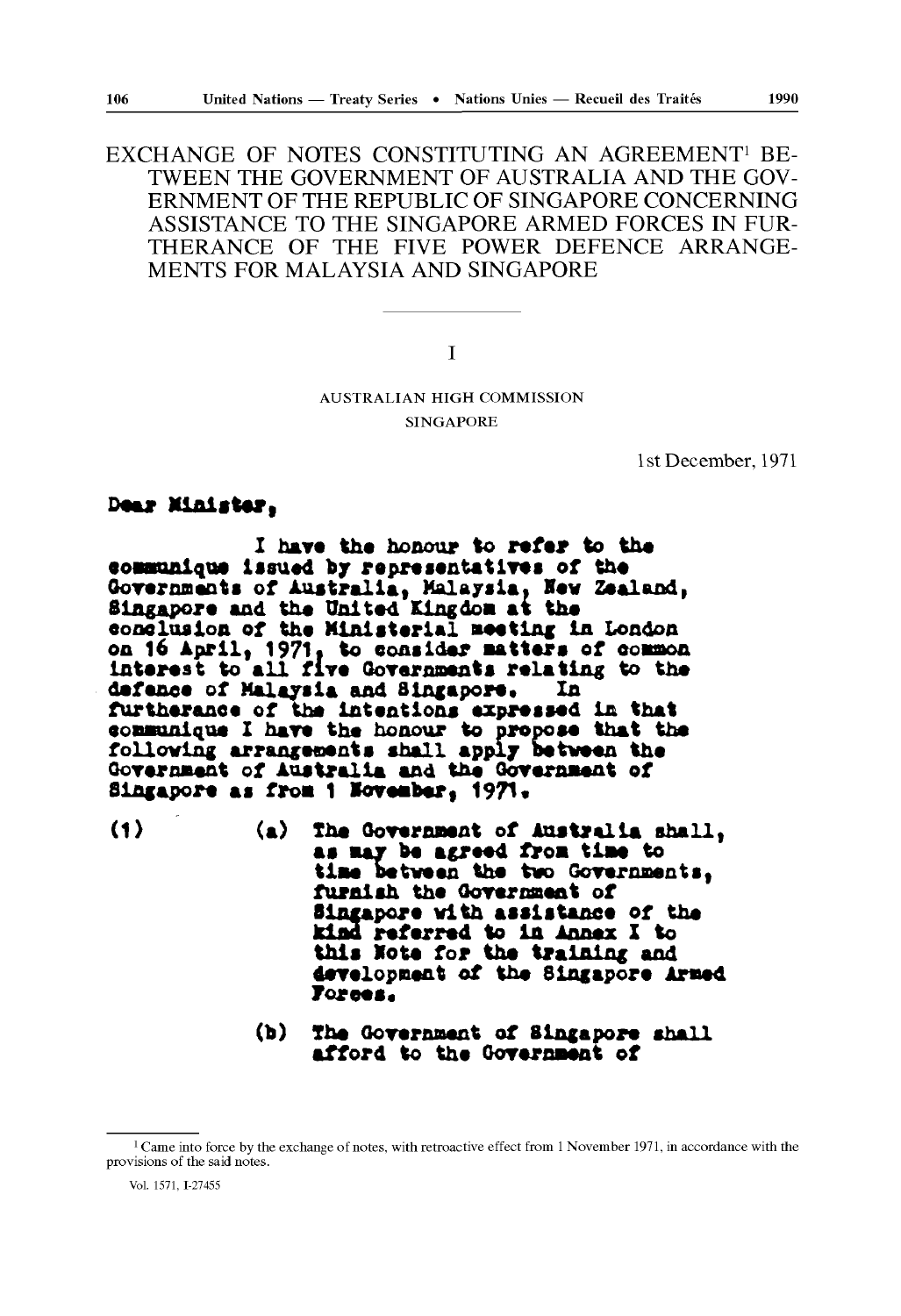**Australia in respect of any** Australian force that may be stationed or be present in Singapore with the consent of the Government of Singapore and ia respect of the authorised service organisations, civilian component of such size as Bay be agreed between tha two Governments to be necessary and dependants of such a fores, rights and faeilitiss in accordance with ths provisions of Annex II to this oU.

- (c) The provisions contained in Annex III to this Note shall apply to any Australian force that may be present in Singapore vith the consent of the Government of Singapore and to the authorised service organisations, civilian component of such aise as Bay be agreed between the two Governments to be necessary and dependants of such a force (including the persons mentioned in Section 8 of that Annex).
- (d) The provisions contained in Annex IT to this Note shall apply to the land and facilities made available to the Government of Australia for the purposes of this Note.
- (e) The Oovernnent of Singapore and the Government of Australia shall afford each other an adequate opportunity for comment upon any major administrative or legislative proposals which Bay affect the operation of the arrangements described in this Vote or in its Annexes.

(2) For the purposes of the arrangements described in this Note, or in its Annexes, the terms used therein shall, unless the context otherwise requires, have the following meanings respectively assigned to theai-

> (a) "installations" means the areas in Singapore Bade available to tha Government of Australia for the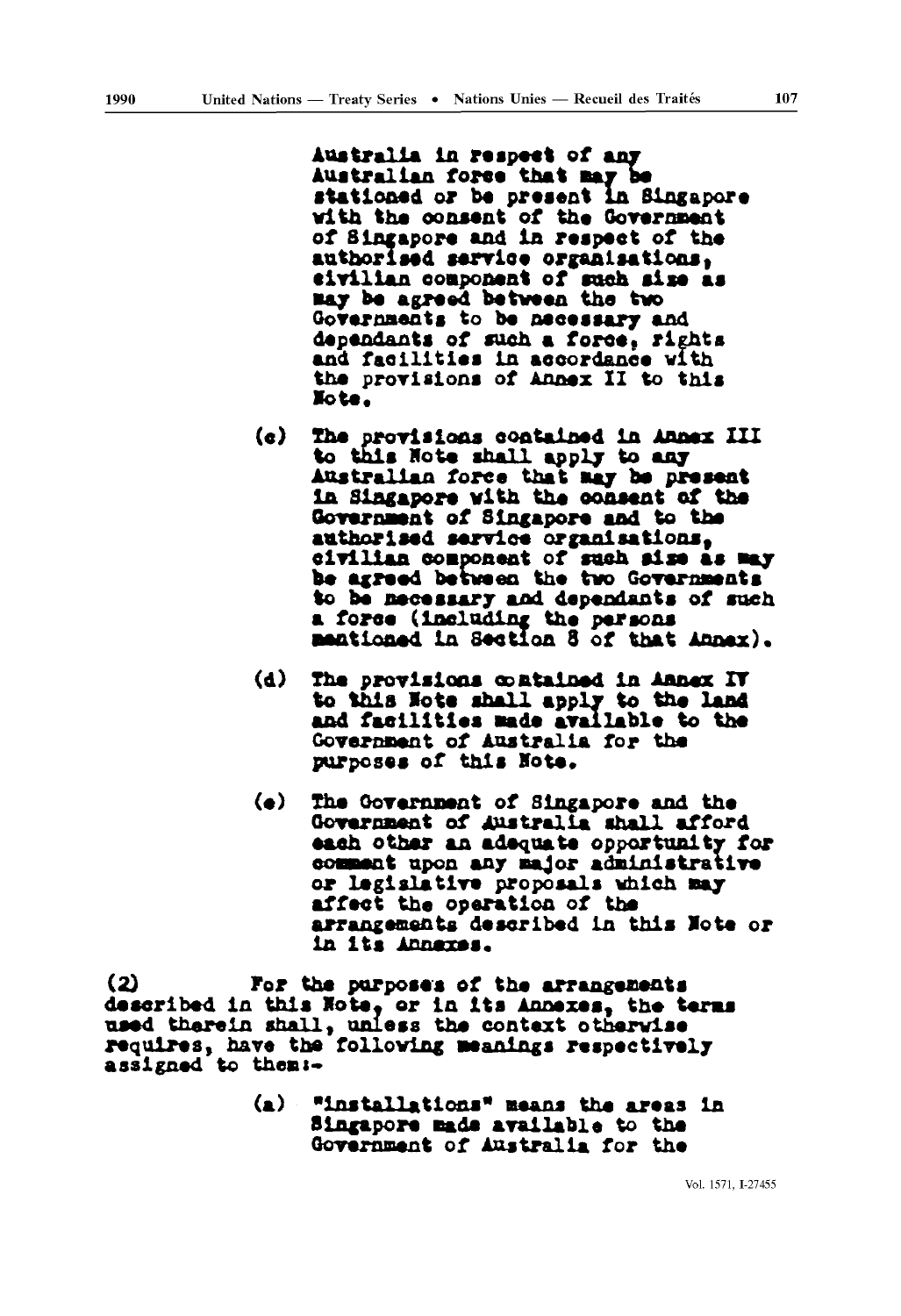purposes of this Note and includes the immovable property and structures situated thereon or built therein;

- (b) "Australian force" means any body, contingent, or detachment of any naval, land or air forces of Australia when stationed in the territory of Singapore or vhen present there in connaction with thair official duties but does not include loan personnels
- (c) "Australian Service authorities\* Beans the authorities empowered by the lav of Australia to exercise command or Jurisdiction over members of an Australian force or civilian component or dependants:
- (d) "Singapore authoritlas" means the authority or authorities fro» time to time authorised or designated by the Government of Singapore for the purpose of exercising the powers in relation to which the expression is used;
- (e) "civilian component" Beans the civilian personnel accompanying an Australian force, «ho are employed in the service of an Australian force or by an authorised service organisation accompanying an Australian force, or by a department or authority of the Government of Australia having functions relating to the armed forces or to defence matters, and who are not stateless persons, nor nationals of, nor ordinarily resident in, Singapore;
- CD "authorised service organisation" means a body organised for the benefit of. or to serve the welfare of, an Australian force or civilian component or dependants, as may be agreed between the two Governments:
- (g) "dependant\* means a person not ordinarily resident in Singapore who is the apouse of a member of an Australian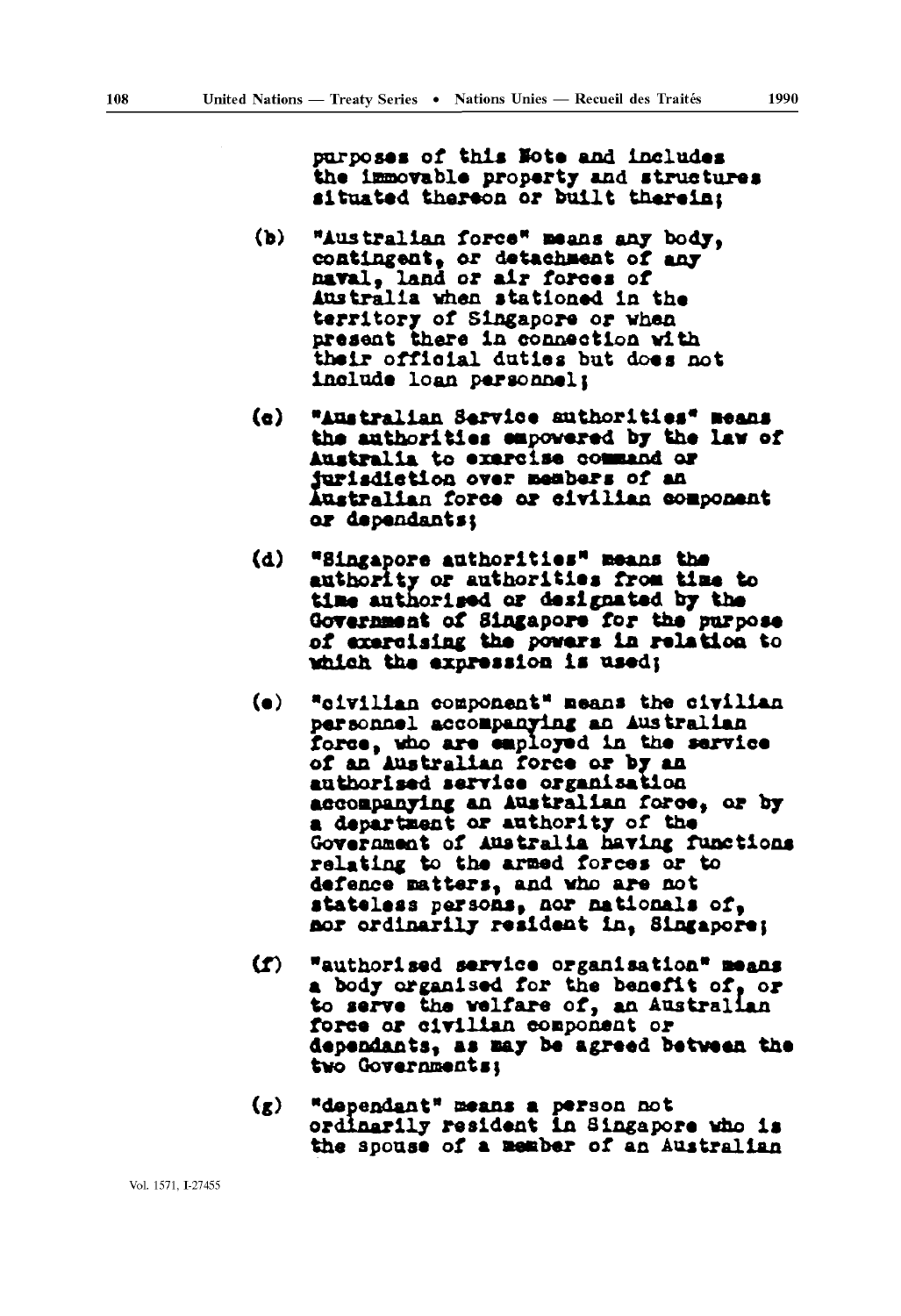force or civilian component or vho is wholly or mainly maintained or employed by any such neaber, or vho is In his custody, charge or care, or vho forms part of his family:

- (h) "loan personnel" means officers and other ranks for the time being provided by Australia to assist in the staffing, administration and training of the Singapore Arned Forces pursuant to the arrangements described in paragraph 1(a) and Annex I of this Hote;
- (1) «official vehicles» means vehicles, Including hired vehicles, vhieh are exalusively in the service of an Australian force or department or authority having functions relating to the armed forces or to defence matters, or authorised service organisations;
- (J) the expression "of an Australian force" used in relation to "vessels" or "aircraft\* Includes vessels and aircraft oa charter for the service of an Australian force.

2. If the foregoing is acceptable to the Government of Singapore, I have the honour to propose that this Note and its Annexes together with your reply to that effect shall constitute an Agreement betveen the tvo Governoents in this matter which shall be deemed to have entered into force on 1 Movember, 1971.

Tours sincerely,

*[Signed]*

**M. F. PARKINSON** High Commissioner

Dr. Goh Keng Swee Minister of Defence Ministry of Defence Republic of Singapore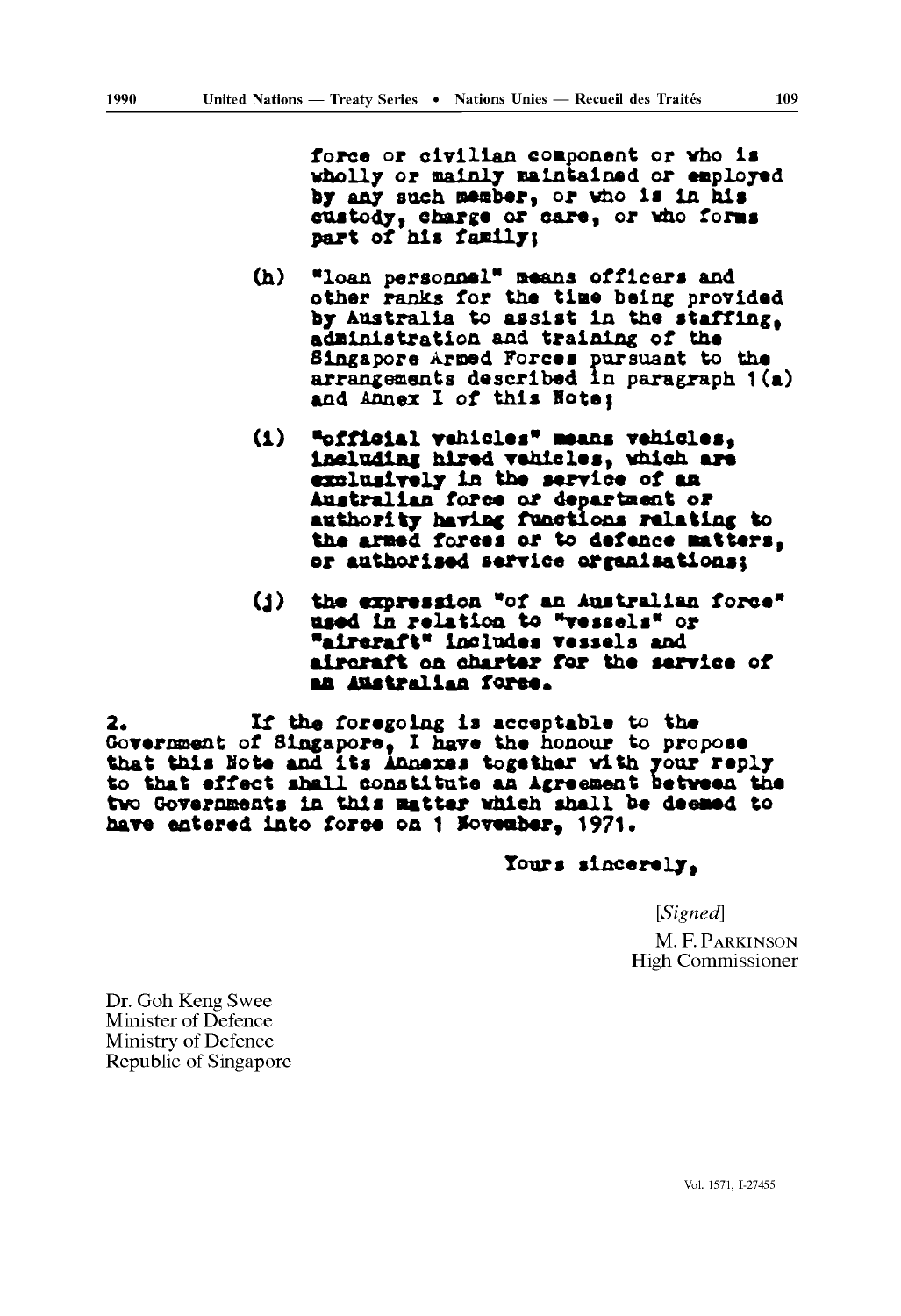## ANNEX I

## ASSISTANCE By AUSTRALIA TO THE SINGAPORE ARMED FORCES

The Government of Australia shall provide as may be agreed between the Government of Singapore and the Government of Australia and on such terms, including terms as to payment, as may be agreed:

> (a) personnel to assist in the staffing, administration and training of the Singapore Armed Forces;

(b) facilities, including instructional courses abroad, for training members of the Singapore Armed forces;

(c) expert advice and assistance in operational and technical matters;

(d) use of facilities for the purposes of this Note; and

(e) assistance in the supply of equipment for the Singapore Armed Forces.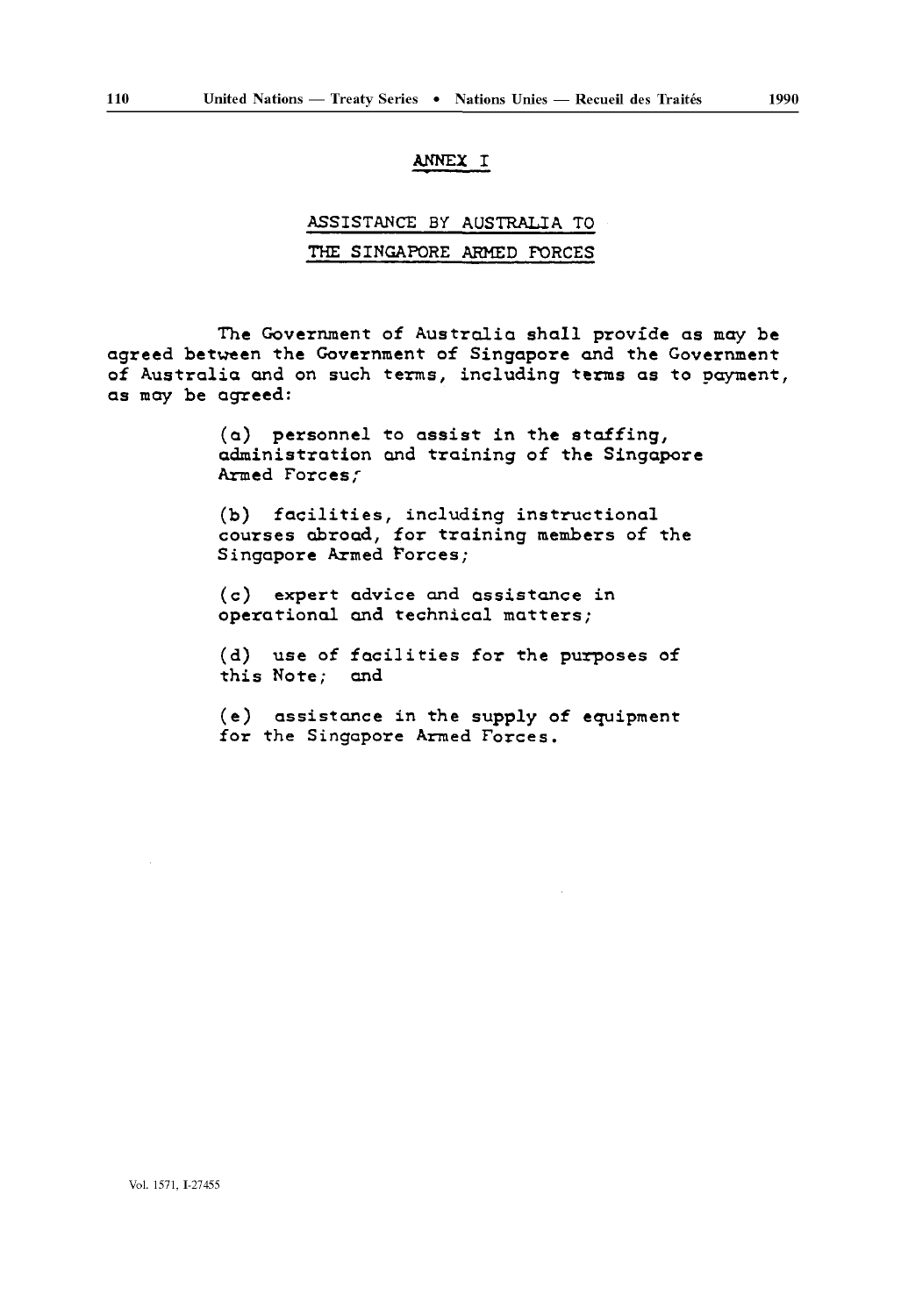#### ANNEX II

#### RIGHTS AND FACILITIES

#### Section 1 - Installations

The Government of Singapore shall afford the Government of Australia an adequate opportunity to comment before any development is authorised in the vicinity of the installations, with the exceptions of married quarters, schools, religious and recreational facilities, which in the opinion of the Government of Singapore would hamper their operation or endanger their security.

#### Section 2 - Training

(1) The Government of Australia may use such defined land and sea areas, air space and facilities related thereto, as may be agreed between the Government of Australia and the Government of Singapore for the purpose of training or exercising an Australian force and the carrying out of joint exercises with the Singapore Armed Forces or with those of other countries.

(2) The Government of Australia shall give the Government of Singapore such prior notice of its intention to use any such areas or air space, or any related facilities, as may be agreed between the two Governments; and the Government of Singapore shall take such measures as may be agreed between the two Governments to restrict civilian movement and activity in the areas or air space concerned during their use by an Australian force, and generally to facilitate the carrying out of such training and exercises.

#### Section 3 - Survey

The Government of Australia may with the agreement of the Singapore authorities conduct such topographical, hydrographical, geodetic and other surveys as may be required for the purposes of this Note in and over the territory and territorial waters of Singapore. The results of such surveys, including relevant maps, air photographs, triangulations and other control data, shall be made available to the Singapore authorities if required.

#### Section 4 - Movement of Forces, Vessels, Aircraft and Vehicles

(1) The Government of Singapore shall grant to an Australian force, civilian component and dependants, and vessels, aircraft and vehicles of an Australian force, freedom of entry to, egress from and movement between the installations by water, air and land. Australian ships may visit Singapore ports on reasonable notification or in accordance with such operating arrangements as may be agreed between the Singapore authorities and the Australian Service authorities.

(2) The Government of Singapore shall grant to an Australian force, civilian component and dependants, and to vessels, aircraft and vehicles of an Australian force, freedom of entry to, egress from and movement in and over the territory and territorial waters of Singapore. Aircraft movements shall normally be made in accordance with such laws and regulations of the Government of Singapore for the control of aircraft as may be agreed with the Australian Service authorities from time to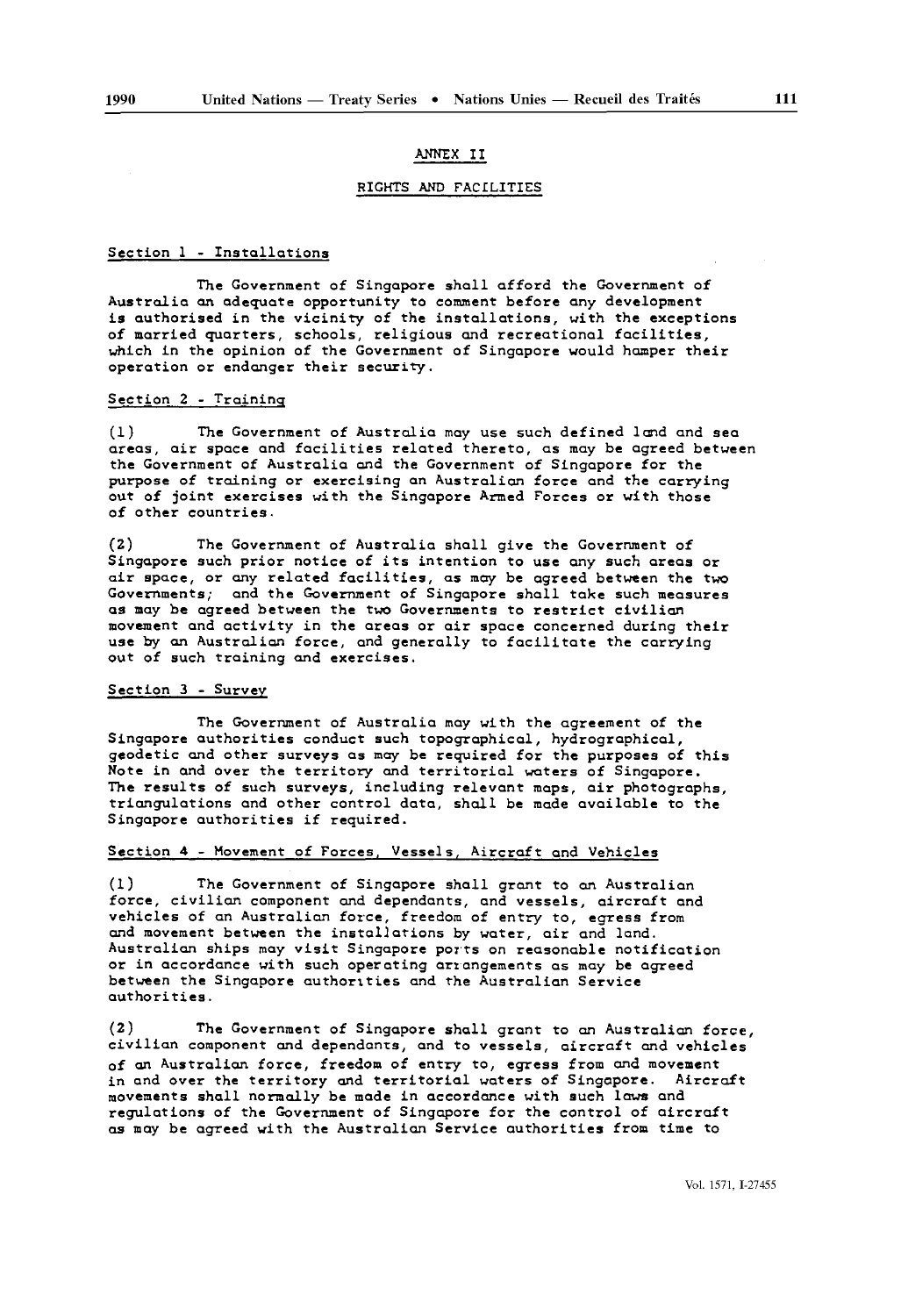time and the movement of vessels shall be in accordance with the normal international practice and any port laws and regulations.

(3) (a) The Government of Australia shall have the right to pass explosives (including ammunition) through the ports of Singapore and to transport them to any place and to move them to any extent reasonably necessary within Singapore.

> (b) The Government of Australia shall indemnify the port authorities and the Government of Singapore against any legally enforceable claim presented against them by reason of the happening during the exercise of any of the rights aforesaid in breach of port bye-laws or other laws in Singapore in respect of the transport or storage of explosives of any explosion of such explosives.

> (c) The Government of Australia shall pay compensation to the port authorities and to the Government of Singapore for any damage to property of those authorities or of that Government, as the case may be, resulting from any explosion of such explosives during the exercise by the Government of Australia of any of the rights aforesaid.

> (d) The indemnity or compensation in any case arising under sub-paragraph (b) or (c) of this paragraph shall be such a sum as is agreed between the Government of Australia and the port authorities or the Government of Singapore (as the case may be), after having taken into account all the circumstances of the case.

#### Section 5 - Control of Aircraft, Vessels and Vehicles

(1) Except as may be otherwise agreed between the Government of Australia and the Government of Singapore, the Government of Australia may exercise such control over aircraft, vessels and vehicles entering, leaving and within the installations as may be required for the efficient operation, safety and security of such installations.

(2) The Government of Singapore shall arrange for such control over aircraft, vessels and vehicles entering, leaving and within areas near the installations as is agreed between the Government of Australia and the Government of Singapore to be necessary to ensure the efficient operation, safety and security of such installations.

#### Section 6 - navigational Aids

The Government of Singapore shall allow the Government of Australia to install throughout the territory and territorial waters of Singapore such lights and other aids to navigation as the Government of Australia may deem necessary to ensure the proper operation and safety of an Australian force, provided that the location of any such aid shall be agreed with the Government of Singapore.

### Section 7 - Telecommunications Systems

(1) The Government of Singapore shall allow an Australian force to construct and use telecommunications systems (including radio, elect romagnetic and radar systems) and as necessary to link them with the systems of the Government of Singapore and with other systems inside or outside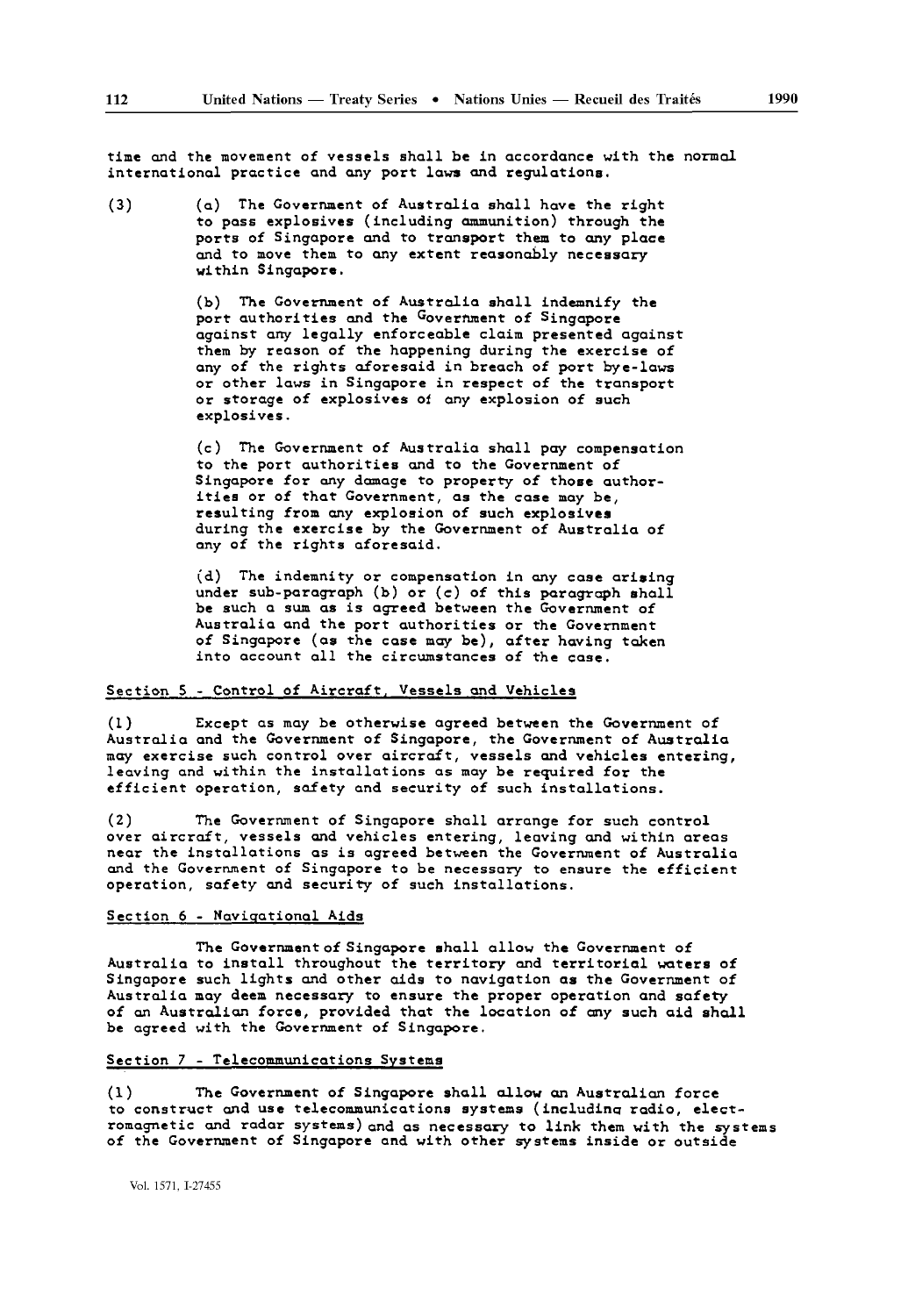Singapore, on terms and conditions to be agreed between the Government of Australia and the Government of Singapore.

(2) Radio frequencies used by an Australian force will be such frequencies as are requested of the competent authority for Singapore and as assigned and registered for it by that authority.

(3) The Government of Singapore shall facilitate the transmission of broadcast programmes suitable for members of an Australian force, civilian component and dependants, and shall, if requested by the Service authorities, permit such authorities to make arrangements for relaying broadcasts within and between the installations.

(\*) The Government of Australia shall continue to use and be responsible for registered frequencies and powers of emission for their telecommunications, radio and radar systems in Singapore unless other wise agreed between the Government of Australia and the Government of Singapore; and there shall be agreement between the two Governments about the use by the Government of Australia of new frequencies and powers of emission for their telecommunications, radio and radar systems in Singapore.

#### Section 8 - Postal Services

The Government of Singapore shall permit the Government of Australia to operate, if necessary, Post Offices within and postal services in and between the installations and between such installations and other Post Offices within and outside the territory of the Govern ment of Singapore for the exclusive use of the Government of Australia and members of an Australian force, civilian component and dependants, under arrangements agreed with the Government of Singapore.

#### Section 9 - Local Purchases

Subject to any wish expressed by the Government of Singapore, the Government of Australia and its contractors and authorised service organisations shall purchase locally goods and commodities which they require for the purposes of this Note if they are available at a suitable price and are of the standard required.

#### Section 10 - Employment of Local Civilians

Subject to any wish expressed by the Government of Singapore, the Government of Australia and its contractors and authorised service organisations shall employ such local labour as they may require, provided the labour is available and qualified to do the work. The Government of Australia shall have general regard to the laws of Singapore in the employment of such labour, and in the pay and conditions thereof.

#### Section 11 - Use of Public Services and Facilities

(1) The Government of Australia may employ and use for an Australian force, authorised service organisations, civilian component and dependants any and all public utilities, other services and facilities, airfields, ports, harbours, roads, highways, railways, bridges, viaducts, canals, lakes, rivers and streams in Singapore without payment of duties or taxes except charges for services rendered, and otherwise under conditions generally comparable with those applicable from time to time to the Singapore Armed Forces.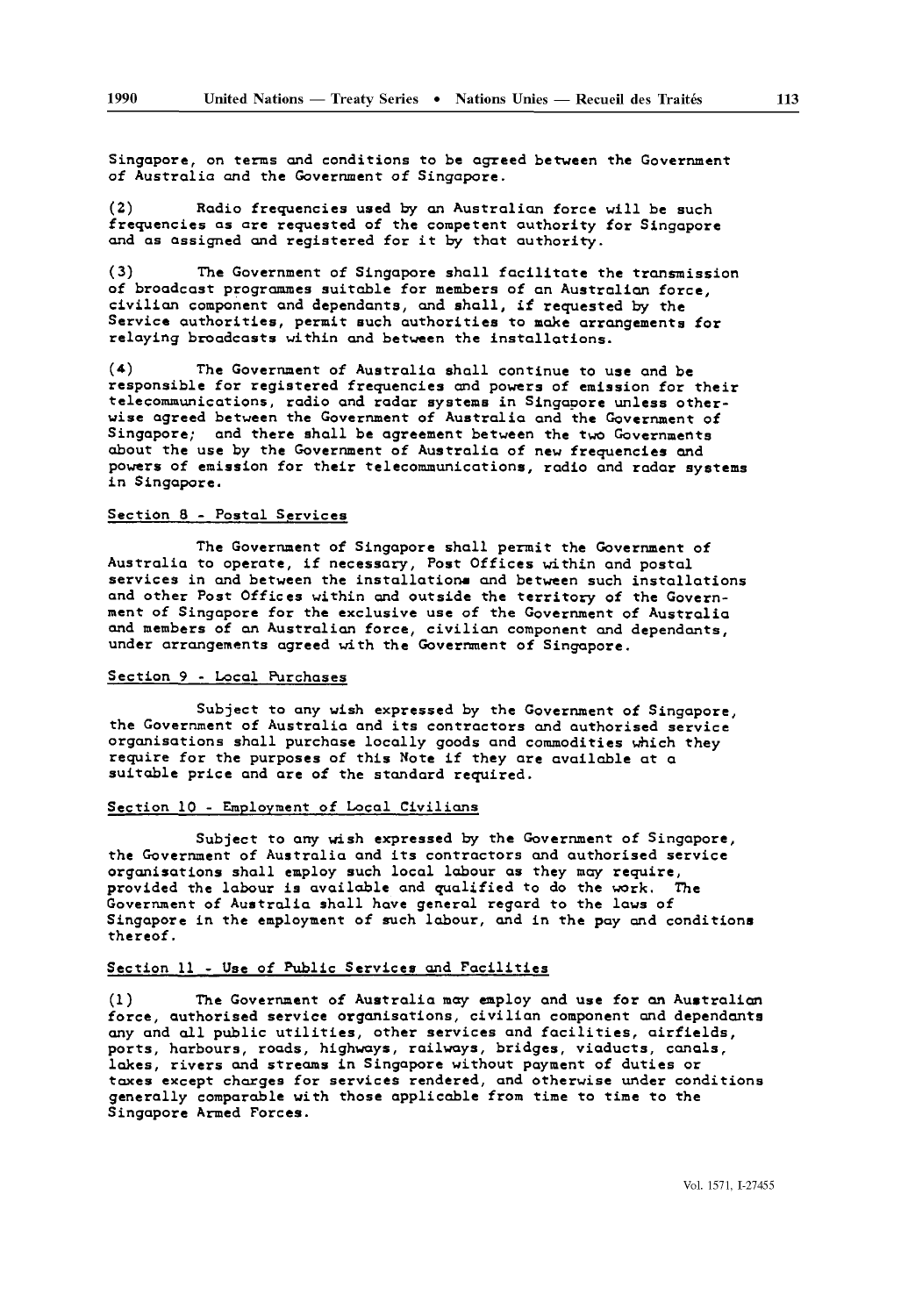(2) Where, at the request of the Government of Australia, roads or other public services are developed or maintained to a level which would not have been needed but for such request, the Government of Australia shall make a contribution towards the cost of such development or maintenance as the case may be on a basis to be agreed between the Government of Australia and the Government of Singapore.

#### Section 12 - Construction, Development and Maintenance of Facilities

(1) The Government of Australia may with the agreement of the Government of Singapore construct, develop and maintain such facilities as may be necessary for the purposes of this Note.

(2) Where such facilities serve the needs of both Governments, the costs shall be borne by the two Governments in such proportions as are agreed between them.

#### Section 13 - Generation and Distribution of Light and Power

Within the installations, the Government of Australia may generate light and power for emergency use in such installations, and transmit and distribute such light and power by means of cables or in any other way whatsoever.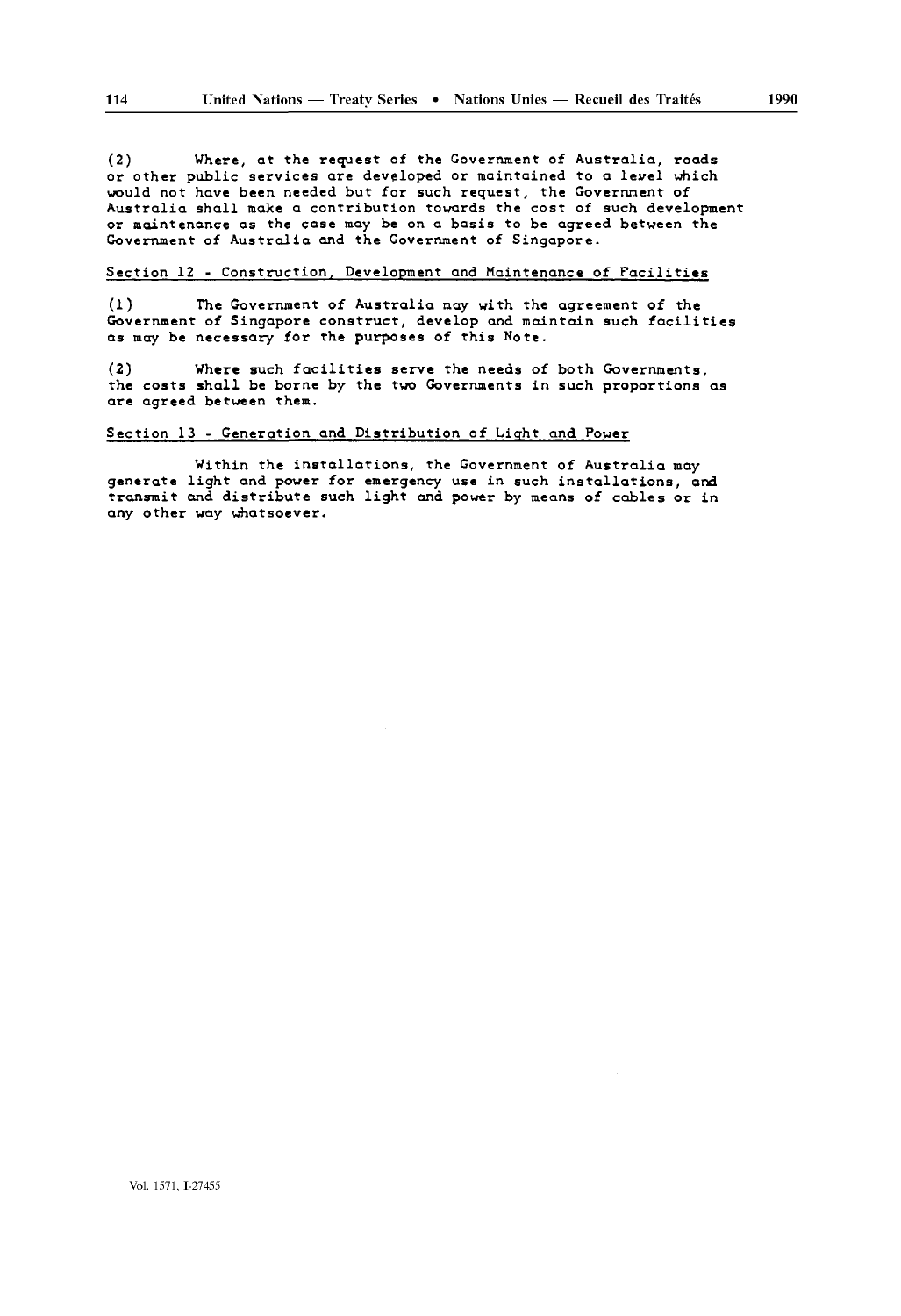#### ANNEX III

#### STATUS OF FORCES

#### Section 1 - Criminal Jurisdiction

(1) Subject to the provisions of this section:

(a) the Australian Service authorities shall have the right to exercise within Singapore all criminal and disciplinary jurisdiction conferred on them by the law of Australia over members of an Australian force or civilian component or dependants;

(b) the Singapore authorities shall have jurisdiction over the members of an Australian force or civilian component or dependants with respect to offences committed within Singapore and punishable by the law of Singapore.

(2) (a) The Australian Service authorities shall have the right to exercise exclusive jurisdiction over members of an Australian force or civilian component or dependants with respect to offences punishable by the law of Australia but not by the law of Singapore.

> (b) The Singapore authorities shall have the right to exercise exclusive jurisdiction over members of an Australian force or civilian component or dependants with respect to offences punishable by the law of Singapore but not by the law of Australia.

(3) In cases where the right to exercise jurisdiction is concurrent, the following rules shall apply:

> (a) the Australian Service authorities shall have the primary right to exercise jurisdiction over members of an Australian force or civilian component or dependants in relation to:

(i) offences against the security of Australia, offences solely against the property of that country or against the person or property of another member of an Australian force or civilian component or of a dependant;

(ii) offences arising out of any act or omission done in the performance of official duty;

(b) in the case of any other offence, the Singapore authorities shall have the primary right to exercise jurisdiction;

(c) if the authorities having the primary right decide not to exercise jurisdiction, they shall notify the other authorities as soon as practicable. The author ities having the primary right of jurisdiction shall give sympathetic consideration to a request from the other authorities for a waiver of their right in cases where those other authorities consider such waiver to

Vol. 1571, 1-27455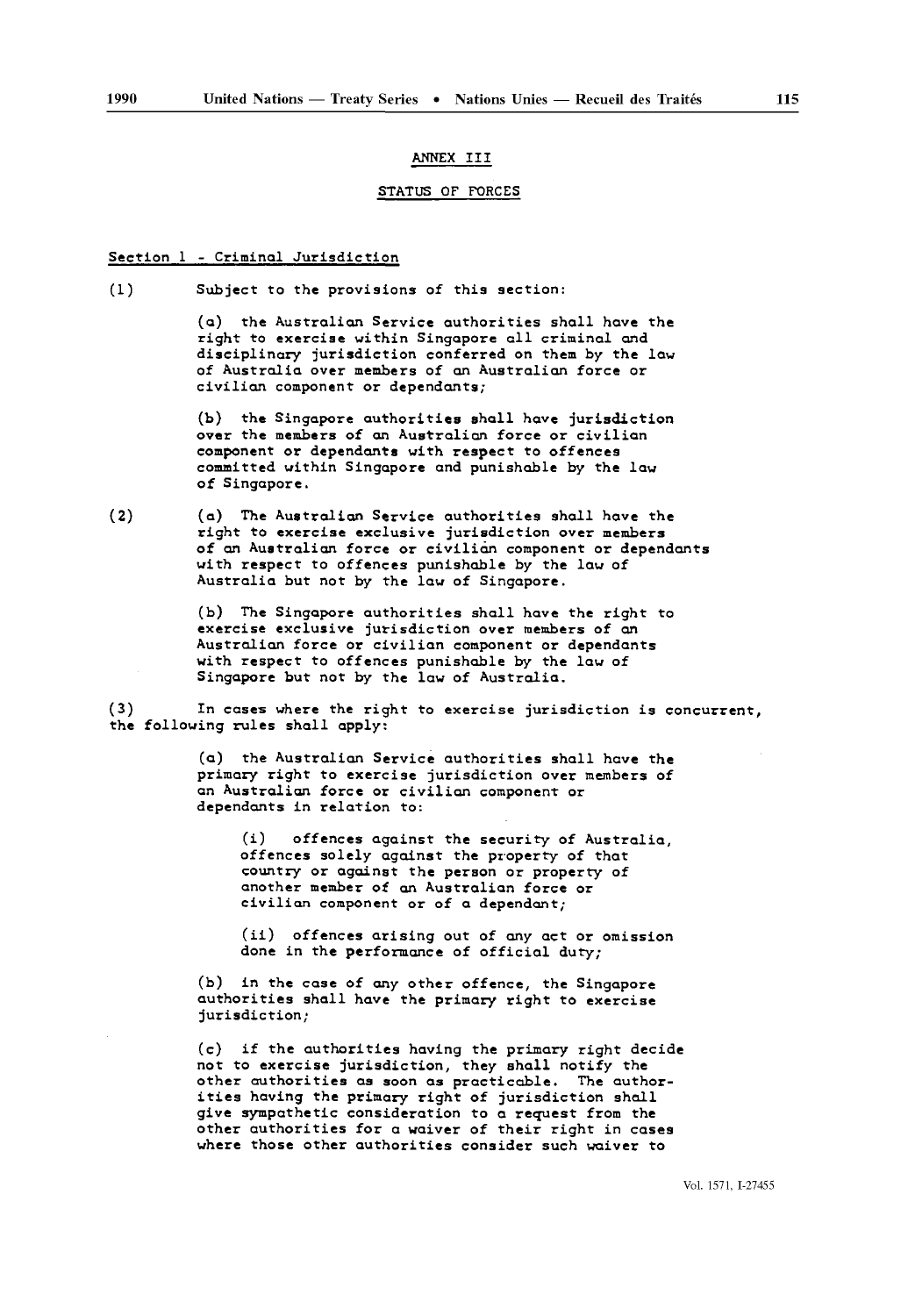be of particular importance, or where suitable punishment can be applied by disciplinary action without recourse to a court.

(4) The foregoing provisions of this section shall not confer any right on the Australian Service authorities to exercise jurisdiction over persons who are nationals of or ordinarily resident in Singapore unless they are members of an Australian force or civilian component or dependants.

(5) (a) The Australian Service authorities and the Singapore authorities shall assist each other in arresting members of an Australian force or civilian component or dependants and handing them over to the authority which is to exercise jurisdiction in accordance with the above provisions. The Australian Service authorities shall assist the Singapore authorities in the arrest within the installations of other offenders against the laws of Singapore.

> (b) The Singapore authorities shall give prompt notific ation to the Australian Service authorities of the arrest of any member of an Australian force or civilian component or a dependant.

(c) The custody of an accused member of an Australian force or civilian component or a dependant over whom the Singapore authorities are to exercise jurisdiction shall remain with the Australian Service authorities until he is brought to trial by the Singapore authorities.

(6) (a) The Australian Service authorities and the Singapore authorities shall assist each other in carrying out all necessary investigations into offences and in the collection and production of evidence relating to an offence. For the purpose of this paragraph, members of the police forces of Singapore may, by arrangement with the Australian Service authorities, have reasonable access to the installations except to premises which are enclosed and under guard.

> (b) The Australian Service authorities and the Singapore authorities shall notify each other of the disposition of all cases in which there are concurrent rights to exercise jurisdiction.

(7) Where an accused has been tried in accordance with the provisions of this section by the Australian Service authorities or the Singapore authorities as the case may be, and has been acquitted. or has been convicted, he may not be tried again for the same offence by the Australian Service authorities or the Singapore authorities as the case may be. However, nothing in this paragraph shall prevent the Australian Service authorities from trying a member of an Australian force for any violation of rules of discipline arising from an act or omission which constituted an offence for which he was tried by the Singapore authorities.

(8) Whenever a member of an Australian force or civilian component or a dependant is prosecuted under the jurisdiction of Singapore he shall be entitled:

(a) to a prompt and speedy trial;

Vol. 1571, 1-27455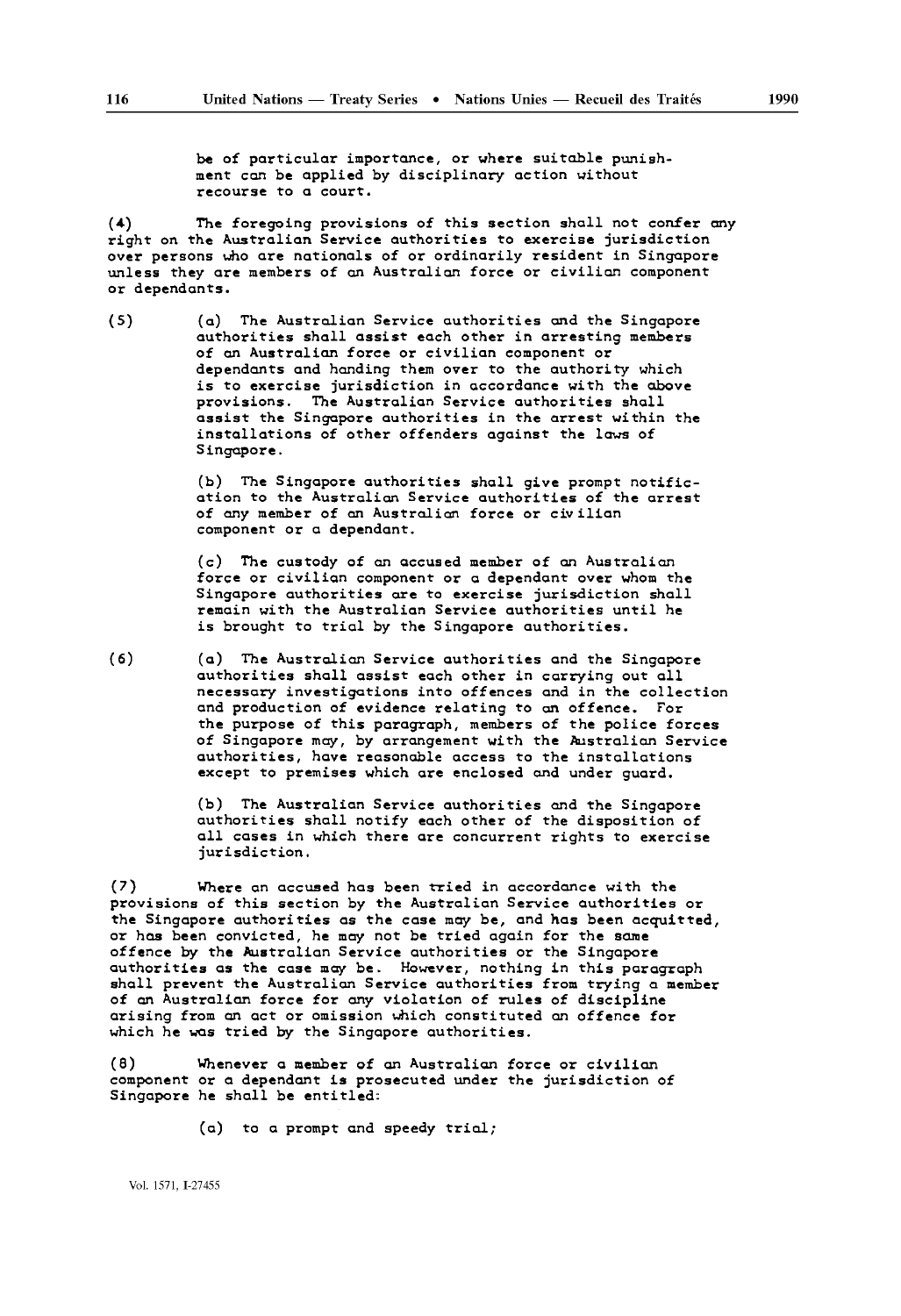(b) to be informed in advance of trial of the specific charge or charges made against him;

(c) to be confronted with the witnesses against him;

(d) to have compulsory process for obtaining witnesses in his favour if they are within the jurisdiction of Singapore;

(e) to have legal representation of his own choice for his defence, or to have free or assisted legal representation under the conditions prevailing for the time being in Singapore;

(f) to have the services of a competent interpreter; and

(g) to communicate with a representative of his Govern ment and, when the rules of the court permit, to have a representative of that Government present at his trial.

#### Section 2 - Security

(1) The Australian Service authorities may take such measures as they deem necessary to ensure the security of the installations and of the equipment, property, records and official information of an Australian force.

(2) The Singapore authorities shall co-operate with the Australian Service authorities in taking such steps as from time to time may be necessary to ensure the security of the installations of an Australian force, its members, civilian component and dependants and their property.

(3) The Government of Singapore shall enact such legislation and take such other action as is necessary to ensure the adequate security within the territory of Singapore of the installations and of the equipment, property, records and official information of an Australian force, and the punishment of persons who contravene the laws of Singapore relating thereto.

(4) An Australian force shall have the right to maintain Service police for the maintenance of discipline within the force and for the security of the installations which it occupies. Such Service police may, with the agreement of and in liaison with the Singapore authorit ies, be employed outside the installations in so far as such employment may be necessary to maintain the security of such installations or discipline and order among the members of an Australian force.

(5) For the maintenance of order and security within any military installations occupied by an Australian force, there may be established, as agreed between the two Governments, an Auxiliary Police Force in accordance with the Police Force Act of Singapore.

#### Section 3 - Compulsory Service

Members of an Australian force or civilian component or dependants shall not be subject to any law enacted in Singapore re lating to liability for compulsory service of any kind.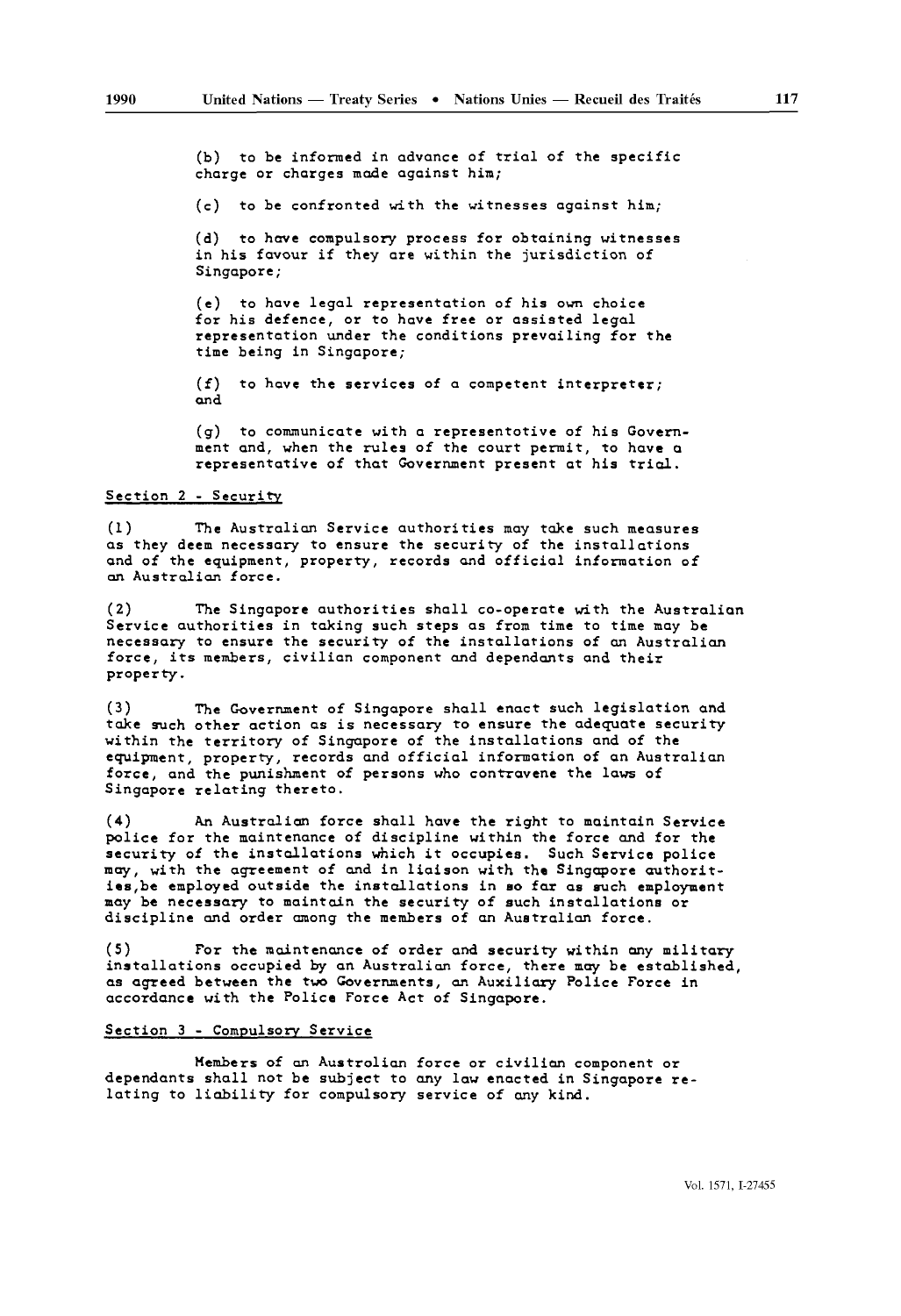#### Section 4 - Corriaqe of Arms

Members of an Australian force may possess and carry arms when authorised to do so by their orders.

#### Section 5 - Exchange Control

(1) Members of an Australian force or civilian component and dependants shall remain subject to the foreign exchange regulations of Australia but as regards acts done in the territory of Singapore shall also be subject to the exchange control regulations of Singapore in force from time to time.

(2) Remittances between Singapore and Australia shall be freely permitted in respect of:

> (a) funds derived by members of an Australian force or civilian component from services or employment in connection with the purposes of this Note;

> (b) funds belonging to an authorised service organ isation and derived from its recognised trading activities; and

> (c) funds derived by members of an Australian force or civilian component or dependants or by an author ised service organisation from sources outside Singapore, subject to the regulations of Australia.

The preceding paragraphs shall not preclude the transmission into or outside Singapore of foreign exchange instruments representing the official funds of an Australian force.

(4) This section shall not apply to persons ordinarily resident in Singapore.

#### Section 6 - Import, Export, Taxation, etc.

(1) Save as provided expressly to the contrary in this Annex, members of an Australian force or civilian component and dependants shall be subject to the laws and regulations administered by the customs authorities of Singapore.

(2) Official documents under official seal shall not be subject to customs inspection. The package shall be accompanied by a certific ate which states that only official documents are enclosed. Samples of the official seals shall be lodged with the customs authorities.

(3) (a) An Australian force may import free of duty equipment, material, vehicles, provisions, supplies and other goods for .the exclusive use or consumption of an Australian force or civilian component.

> (b) An authorised service organisation may import free of duty and without licence or other restriction reasonable quantities of provisions, supplies and other goods for the exclusive use or consumption of the members of an Australian force or civilian component or dependants.

(c) A member of an Australian force or civilian component or a dependant may import free of duty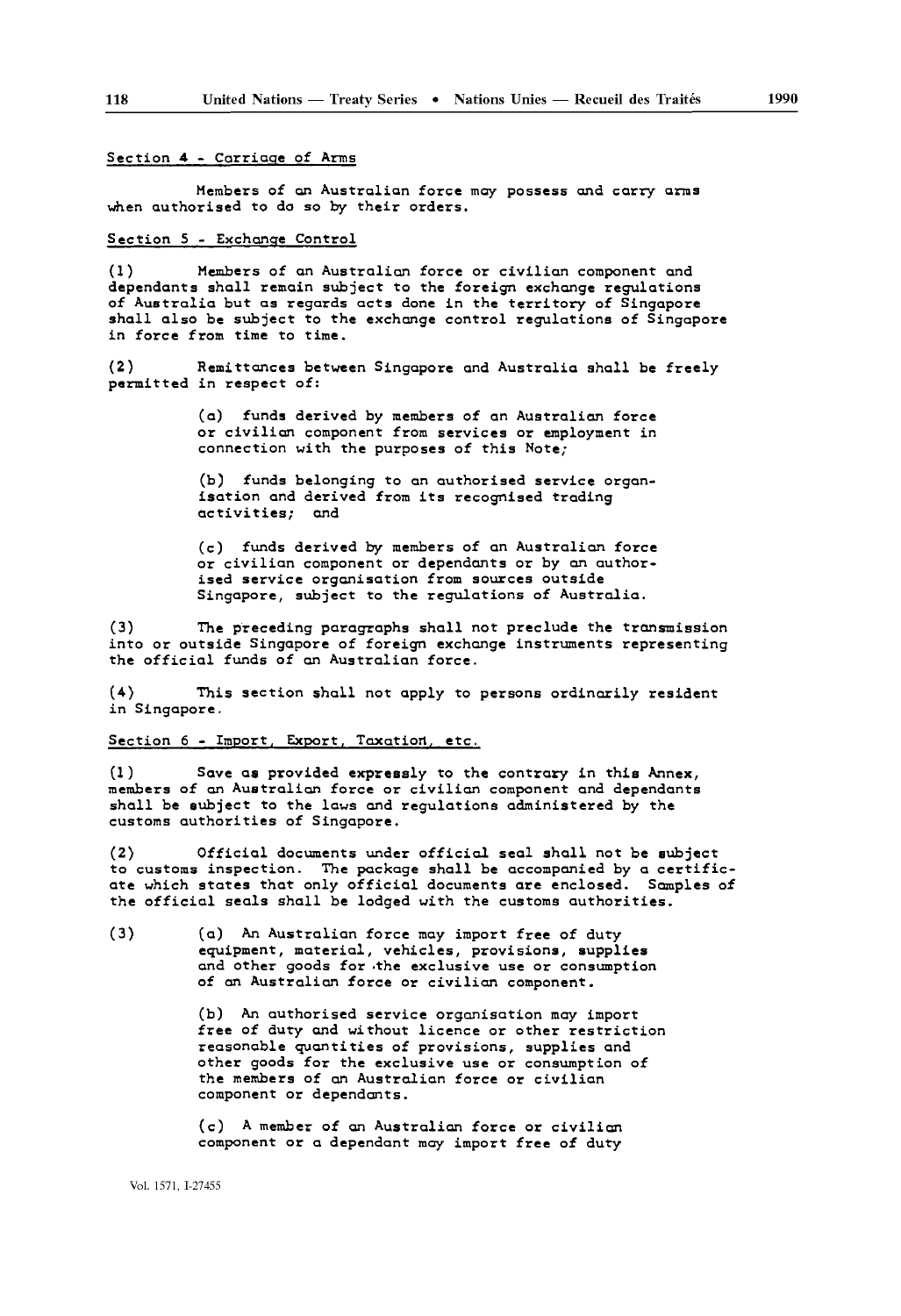used portable articles and household effects, and goods by parcel post.

(4) A member of an Australian force or civilian component may at the time of or within a reasonable period after his entry into Singapore import temporarily and free of duty a private motor vehicle for his personal use and that of his dependants.

(5) Items which have been imported duty free under paragraphs (3) and (4) of this section:

> (a) may be re-exported freely, provided that in the case ofgoods imported under paragraph (3) a certificate is presented to the customs office; the customs authorities may verify that goods re-exported are as described in the certificate and have been imported under the conditions of paragraph (3) or  $(4)$  as the case may be;

(b) shall not, if they are owned by a member of an Australian force or civilian component, be disposed of in Singapore by way of either sale or gift except to members of an Australian or a New Zealand or a United Kingdom force or civilian components or dependants thereof. Disposal otherwise may only be made on such conditions, including payment of duty and taxes and compliance with the requirements of the controls of trade and exchange, as may be imposed by the competent Singapore authorities;

(c) may, if they are owned by an Australian force or by an authorised service organisation, be disposed of in Singapore by public sale, auction, tender or private treaty, provided that:

(i) before doing so the Australian Service authorities concerned shall first offer them for sale at a reasonable price having regard to their condition and other relevant circumstances to the Government of Singapore unless the latter shall have indicated that it is not interested in their acquisition;

(ii) in so disposing of stores or goods the Australian Service authorities concerned shall be liable to pay any duties which would be pay able on items so disposed of as if they were imported by a private individual into Singapore at the date of such disposal.

 $(6)$  The arrangements in paragraph  $(5)(c)$  above shall cover only the sale or disposal of unforeseen surpluses or damaged items of official stores and equipment. Any such sale or disposal shall not be made in a manner or with such frequency as seriously to compete with or adversely affect legitimate trade or industry in the territory of Singapore. The Government of Australia or the Government of Singapore shall at the request of the other Government be ready at any time to enter into discussions for this purpose should it appear necessary to that other Government.

(7) The Australian Service authorities shall be allowed delivery of all fuel, oil and lubricants exclusively for use in official vehicles,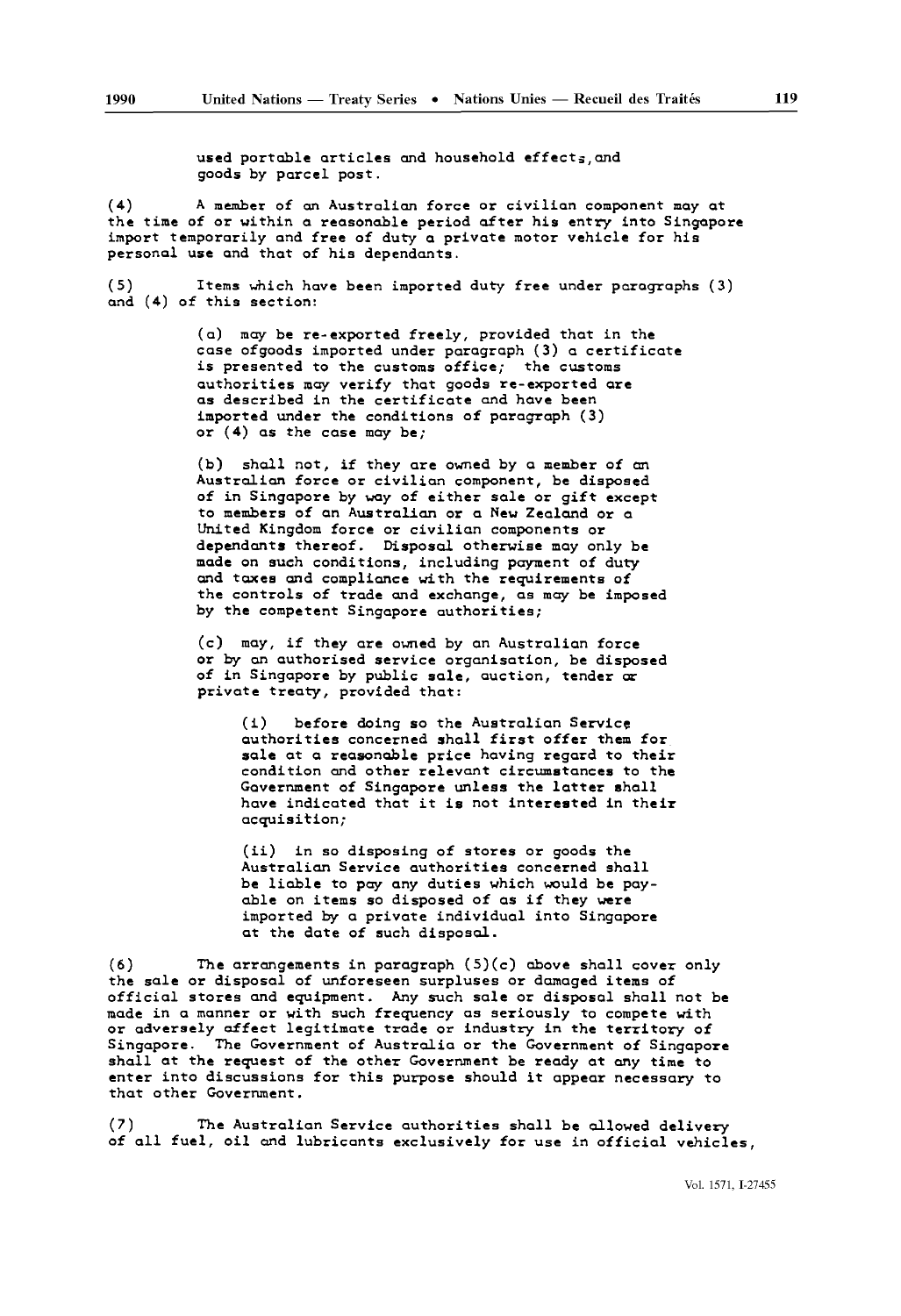aircraft and vessels of an Australian force or civilian component or an authorised service organisation or in the installations, free of all duties and taxes.

(8) In paragraphs (3) to (7) of this section:

(a) "duty" means customs duties and all other duties, taxes and ad valorem registration fees payable on importation and exportation as the case may be, except dues and taxes which are no more than charges for services rendered;

(b) "importation'' includes withdrawal from customs warehouses or continuous customs custody, provided that the goods concerned have not been grown, produced or manufactured in Singapore.

(9) The movement of vessels, vehicles or aircraft of an Australian force in and over the territory and territorial waters of Singapore shall be free from harbour charges and all dues, tolls or taxes, except charges for specific services rendered at the request of the Australian Service authorities.

(10) Official vehicles, excluding vehicles hired in Singapore, of an Australian force or civilian component or an authorised service organ isation shall be exempt from any regulations relating to the registration of vehicles in Singapore and from any tax payable in respect of the use of such vehicles on the roads of Singapore. However, official vehicles shall carry distinctive number plates, issued by the appropriate Service authorities, which shall readily identify such vehicles.

(11) The Singapore authorities shall accept as valid, without a driving test or fee, the driving permit or licence issued by the Australian Service authorities to a member of an Australian force or civilian component for the purpose of driving official vehicles. For the purpose of driving other vehicles, a driving permit or licence issued by the Singapore authorities shall be obtained.

(12) Authorised service organisations shall be exempt in Singapore from taxes on income and profits, and shall not be liable to the Singapore laws governing the constitution, management, conduct and taxation of companies or other organisations as such.

(13) The Government of Singapore shall exempt from tax the official emoluments paid from Australian Government funds to members of an Australian force or civilian component whilst in Singapore, in respect of their offices under the Government of Australia, if such emoluments are subject to an income tax in Australia, provided that nothing herein contained shall prejudice any claims for exemption or relief from taxation under arrangements between the two Governments for the avoidance of double taxation.

(14) The Australian Service authorities shall take all possible measures and on request shall render all assistance within their power to the Singapore authorities to prevent misuse of the privileges granted and to ensure proper discharge of the obligations imposed under this section and the immediately preceding section. In particular the Australian Service authorities shall by appropriate administrative instructions bring their rights and obligations to the notice of all members of an Australian force, civilian component and dependants.

Vol. 1571, 1-27455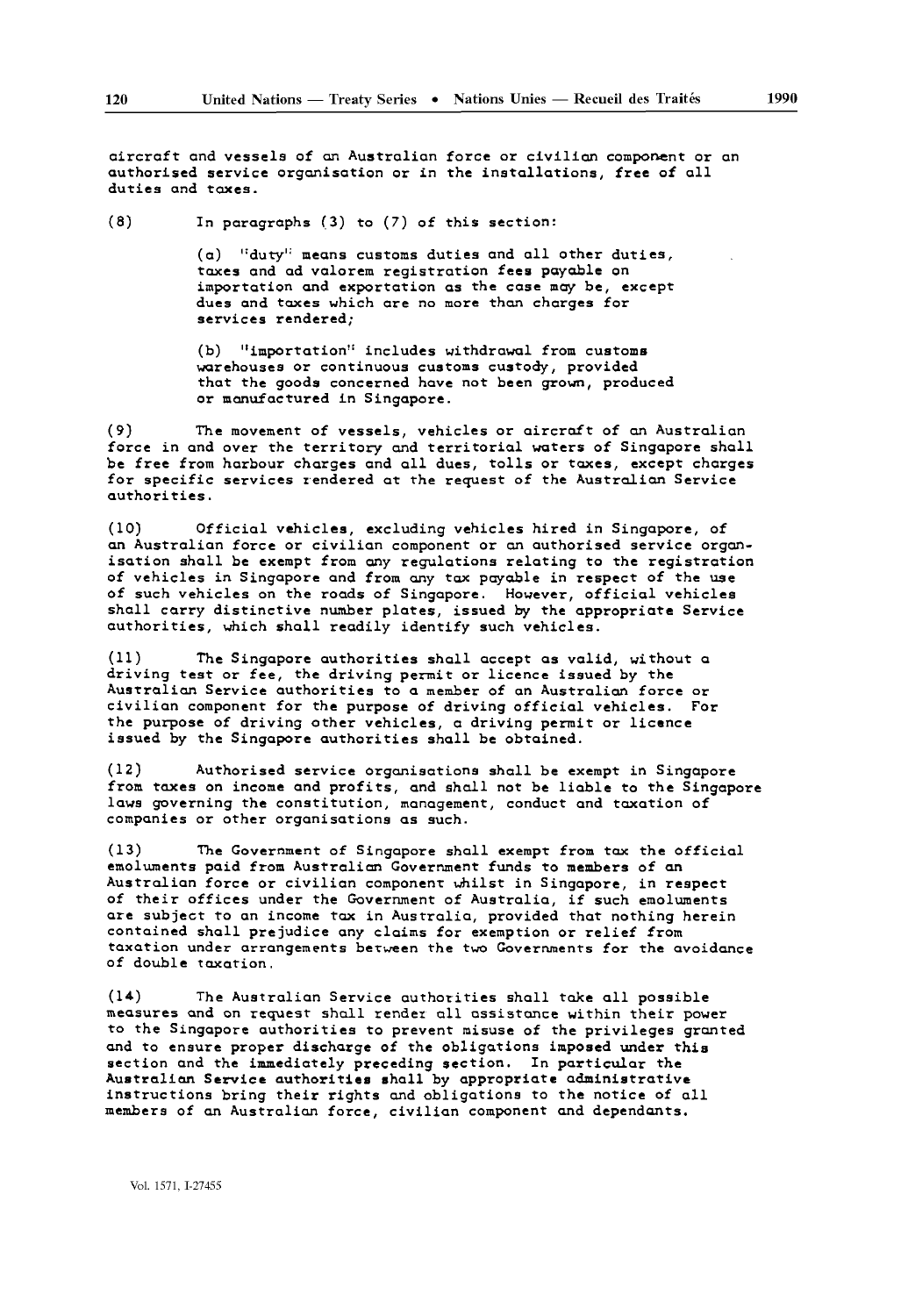(IS) This section shall not apply to persons ordinarily resident in Singapore.

#### Section 7 - Entry and Exit

Subject to compliance with the formalities established by Singapore relating to entry and departure, members of an Australian force or civilian component or dependants shall be exempt from pass port and visa regulations and immigration inspection on entering or leaving the territory of Singapore. They shall also be exempt from the regulations of Singapore authorities on the registration and control of aliens, but shall not be considered as acquiring any right to permanent residence or domicile in the territory of Singapore.

#### Section 8 - Persons in transit to and from Malaysia

(1) For the purposes of this section, the definitions of "Australian force", "civilian component" and "dependant" (as set out in paragraph 1(2) of this Note) shall have effect as if any reference therein to the territory of Singapore included a reference to the territory of Malaysia, and the definition of "loan personnel" (as so set out) shall have effect as if, at the end, there were added the words "or the armed forces of Malaysia pursuant to similar arrangements made with the Government of Malaysia".

(2) The provisions of Sections 1, 4, 6 and 7 of this Annex shall apply in relation to members of an Australian force or civilian component or dependants at any time when in the territory of Singapore being in transit to or from Malaysia or when in it for the purposes of their official duty as members of such a force or component.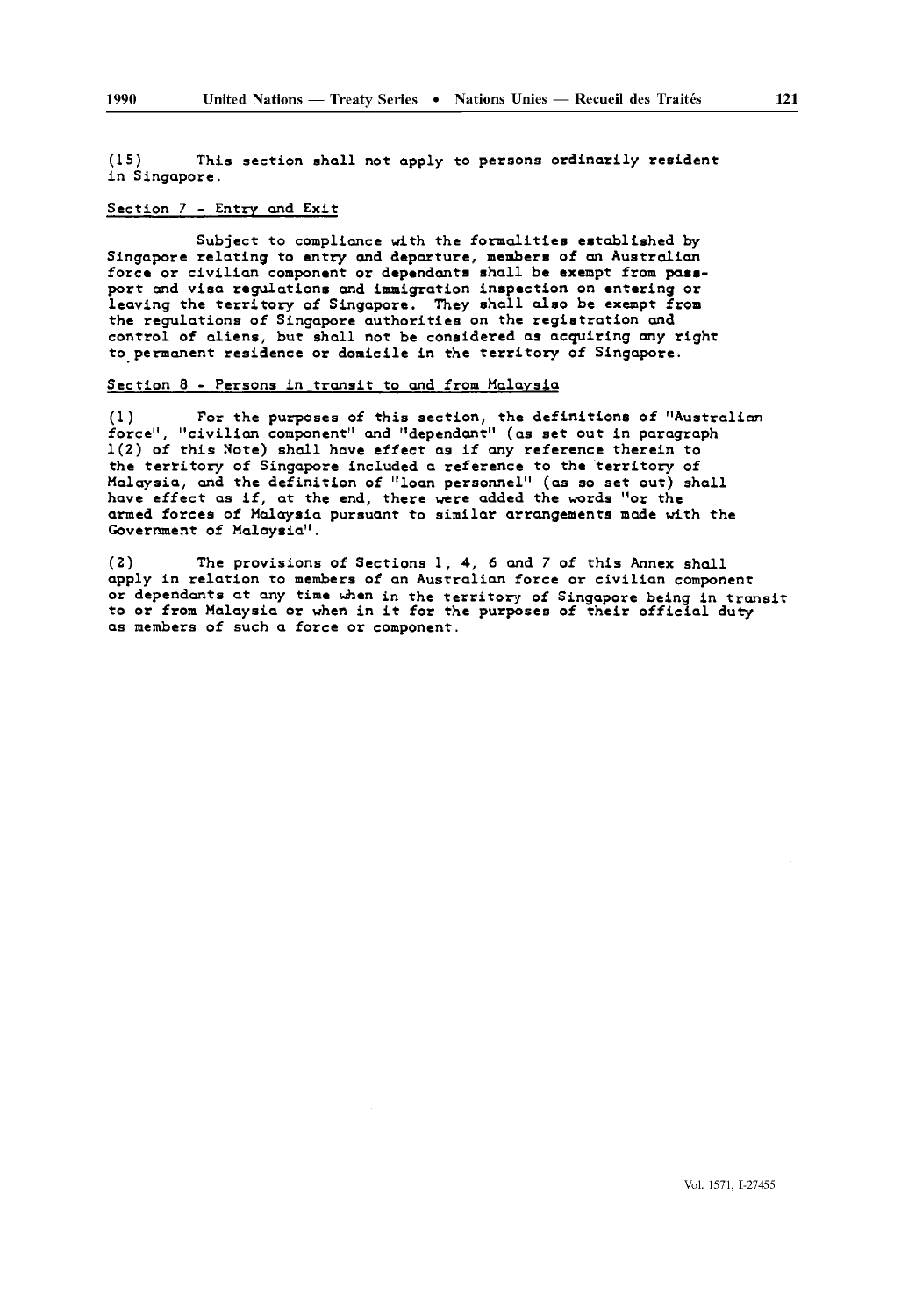#### ANNEX IV

#### LAND

(1) (a) The Government of Singapore shall make available to the Government of Australia for the purposes of this Note, and for the duration of the Defence arrangement to which it relates, the land and facilities described in Schedules I and II attached hereto as fallows:-

- (i) Schedule I Land required for military units;
- (ii) Schedule II Married Quarter and other areas.

(b) The use of the land (and any structures thereon) as described in Schedule I may be extended to the New Zealand and United Kingdom Service authorities in accordance with the arrangements agreed between the Governments of New Zealand and the United Kingdom and the Government of Singapore.

(c) The use of the land (and any structures thereon) as described in Schedule II may, with the prior agreement of the Government of Singapore, be extended to the New Zealand and United Kingdom Service authorities in accord ance with the arrangements agreed between the Governments of New Zealand and the United Kingdom and the Government of Singapore.

(2) The Australian Service authorities shall, with the prior agreement of the Government of Singapore, also have use of the land (including the structures thereon) provided by the Government of Singapore to the Governments of New Zealand and the United Kingdom on terms set out in paragraph 4 hereunder.

(3) All user-rights which prior to this Exchange of Notes were exercisable by the Government of the United Kingdom for the benefit and more convenient use of any land (including any structures thereon) to which Schedule I applies shall be so exercisable by the Government of Australia for the purposes of this Note.

(4) (a) No rental shall be payable by the Government of Australia in respect of the land to which Schedule I to this Annex applies, but the Government of Australia shall pay to the Government of Singapore such contrib utions as may from time to time be agreed between them in respect of services ordinarily related to the pay ment of property tax and which benefit the land (including any structures thereon) to which Schedule I refers;

> (b) Annual rentals based on 75% of the prevailing market rentals for the married quarters made available in Schedule II to this Annex shall be payable by the Government of Australia to the Government of Singapore. The Government of Australia shall be responsible for the upkeep and maintenance of such married quarters;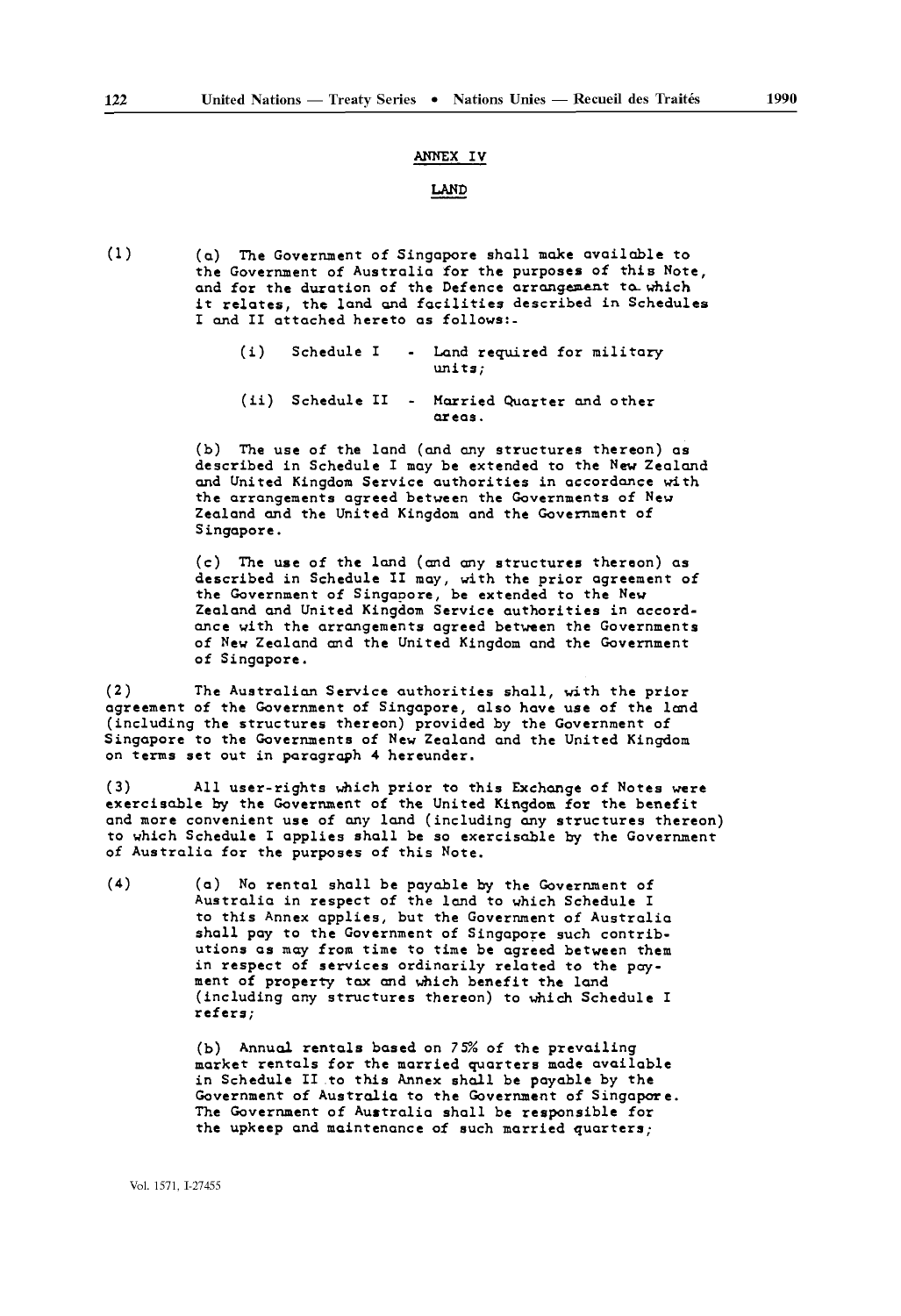(c) Annual rentals based on 4% of the capital values of schools and sports/recreational facilities made available in Schedule II to this Annex shall be payable by the Government of Australia to the Government of Singapore. The Government of Australia shall be respon sible for the upkeep and maintenance of such facilities.

(5) The Government of Singapore shall endeavour to make available such further land and facilities as may be required by the Government of Australia for the purposes of this Note upon terms to be agreed between them.

(6) The Government of Singapore shall hove the right to request the Government of Australia to vacate any land in Schedules I and II to this Annex. No compensation shall be payable in such an event provided, however, that if any of the military facilities listed in Schedule I to this Annex is required to be vacated, the Government of Singapore shall endeavour to make available an alternative site in lieu thereof.

(7) When land in Schedules I and II made available to the Govern ment of Australia for the purposes of this Note is no longer required for such purposes, such land, together with all immovable assets created thereon, shall be surrendered to the Government of Singapore, without any compensation for improvements. The Government of Australia shall not be obliged to leave any land and facilities in Schedules I and II to this Annex in the condition in which they were before occupation or use by the Australian Service authorities.

(8) The Government of Australia shall be at liberty to make hirings of private property for the purposes of this Note.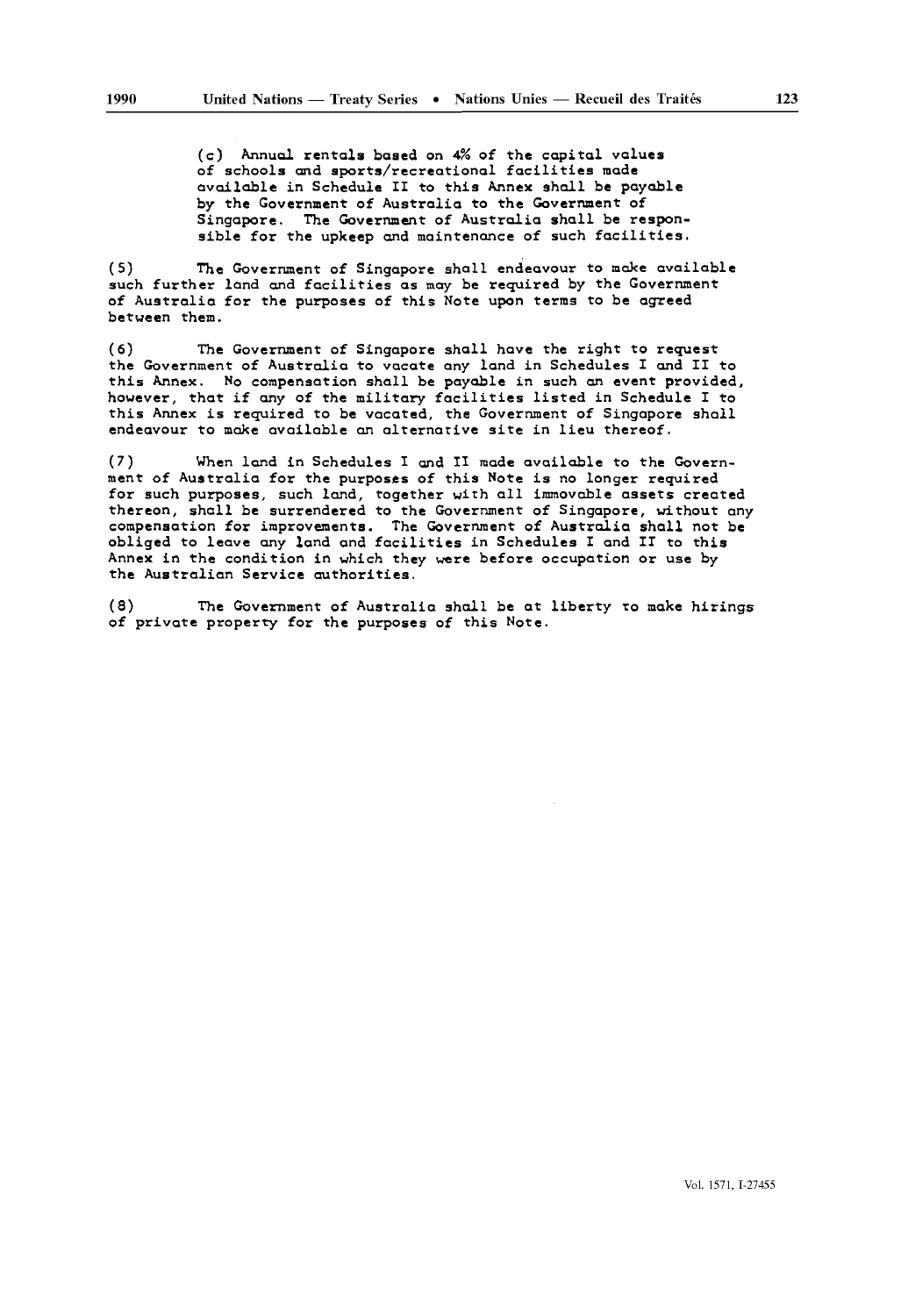## ANNEX IV

### SCHEDULE I

LAND REQUIRED FOR MILITARY UNITS MADE AVAILABLE TO THE GOVERNMENT OF AUSTRALIA MORE PARTICULARLY SHOWN IN THE AGREED PLANS NOS. 1 TO 8.

| SERIAL NO. | PLAN NO.          | DESCRIPTION                                                  |  |
|------------|-------------------|--------------------------------------------------------------|--|
|            |                   | <b>SEMBAWANG</b>                                             |  |
| 1/1        | Plon 1            | Headquarters Buildings and Stores<br>Basin                   |  |
| 1/2        | Plan <sub>2</sub> | Terror Borracks                                              |  |
| 1/3        | Plan <sub>2</sub> | Suara W/T Station                                            |  |
| 1/4        | Plan <sub>2</sub> | Senoko Oil Fuel Depot                                        |  |
| 1/5        | Plan 3            | Armament Depot                                               |  |
| 1/6        | Plan 4            | Simbang Barracks and Training Area                           |  |
|            |                   | NEE SOON                                                     |  |
| 1/7        | Plan <sub>5</sub> | Nee Soon Barracks                                            |  |
|            |                   | KRANJI                                                       |  |
| 1/8        | Plan 6            | Kranji W/T Station                                           |  |
|            |                   | CHANGI                                                       |  |
| 1/9        | Plan <sub>7</sub> | Hospital Complex and family clinic<br>at No. 50, Halton Road |  |
|            |                   | PASIR PANJANG                                                |  |
| 1/10       | Plan <sub>8</sub> | Map Store, Dover Road                                        |  |
|            |                   | SENIOR COMMAND QUARTERS                                      |  |
| 1/11       |                   | $(a)$ SEMBAWANG                                              |  |
|            | Plan <sub>1</sub> | Admiralty House                                              |  |
|            | Plan 1            | 118 King's Avenue                                            |  |
|            | Plan 1            | 122 King's Avenue                                            |  |
|            | Plan 1            | 124 King's Avenue                                            |  |
|            | Plan <sub>1</sub> | 128 King's Avenue                                            |  |
|            |                   | $(b)$ NEE SOON                                               |  |
|            | Plan <sub>5</sub> | Commonwealth House                                           |  |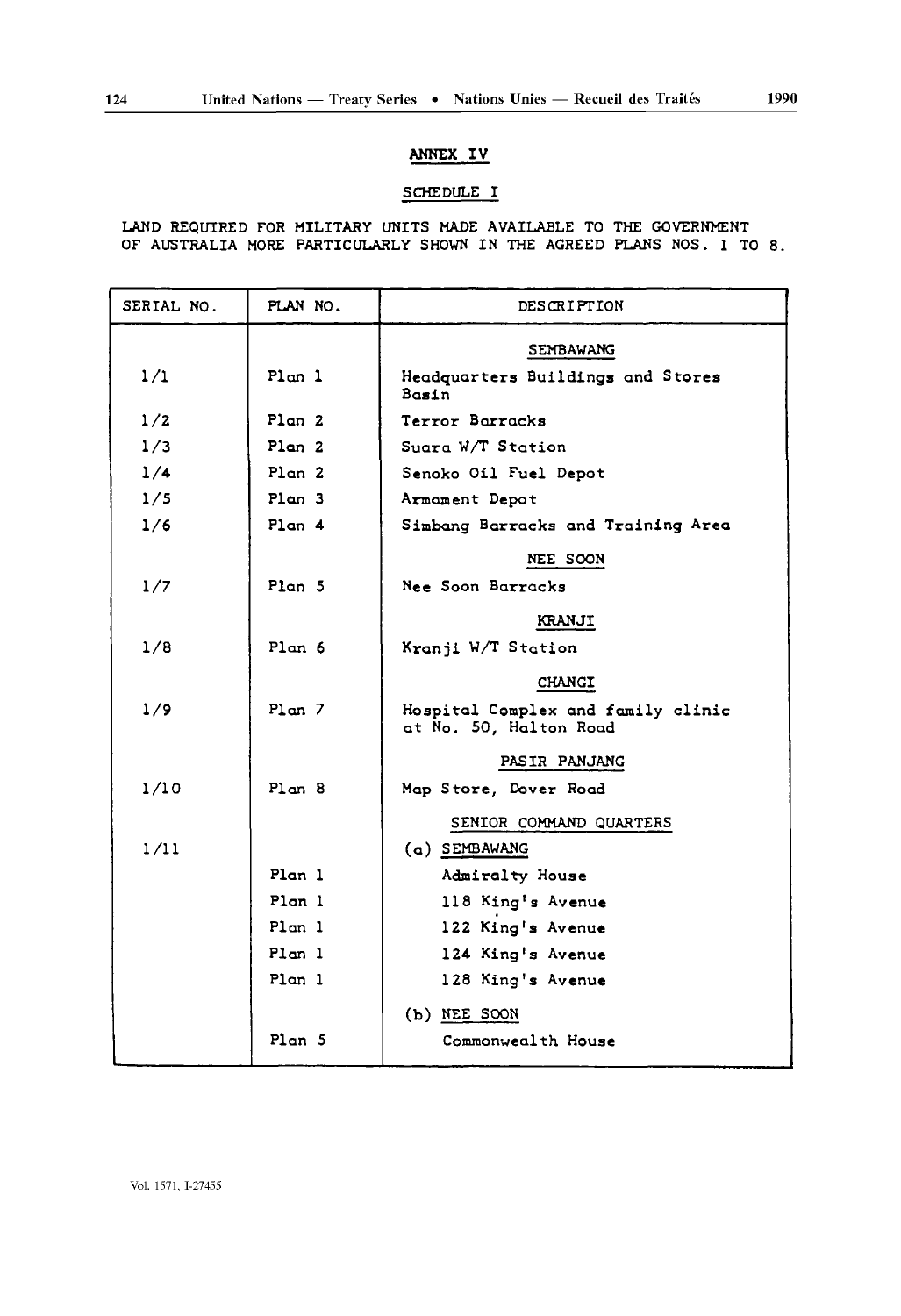## **ANNEX** IV

## SCHEDULE II

#### MARRIED QUARTER AND OTHER AREAS HADE AVAILABLE TO THE GOVERNMENT OF AUSTRALIA, MORE PARTICULARLY SHOWN IN THE AGREED PLANS NOS. 9 TO 14.

| Serial<br>No. | Plan No.            | Description                                                                                                                                                       | Nos. of Married Quarters<br>(Total Made Available to<br>Australia and New Zealand) |
|---------------|---------------------|-------------------------------------------------------------------------------------------------------------------------------------------------------------------|------------------------------------------------------------------------------------|
| 2/1           | Plan <sub>9</sub>   | <b>SELETAR</b><br>Married Quarter area,<br>including Families' Club,<br>NAAFI premises, cinema,<br>Dental Centre, Family<br>Ward, Church and other<br>facilities. | 354                                                                                |
| 2/2           | Plan <sub>10</sub>  | <b>CHANGI</b><br>Married Quarter areas,<br>including NAAFI premises,<br>Church and other<br>facilities.                                                           | 237                                                                                |
| 2/3           | Plan 11             | Lloyd Leas Married Quarter<br>Estate.                                                                                                                             | 175                                                                                |
| 2/4           | Plom 12             | Wing Loong Married Quarter<br>Estate.                                                                                                                             | 8                                                                                  |
| 2/5           | Pl <sub>on</sub> 13 | Changi Grammar School.                                                                                                                                            |                                                                                    |
|               |                     | <b>SELERANG</b>                                                                                                                                                   |                                                                                    |
| 2/6           | Plan <sub>14</sub>  | Married Quarter Estate                                                                                                                                            | 21                                                                                 |
| 2/7           | Plan <sub>14</sub>  | Primary School                                                                                                                                                    |                                                                                    |
| 2/8           | Plan <sub>14</sub>  | Swimming Pool and NAAFI<br>premises.                                                                                                                              |                                                                                    |